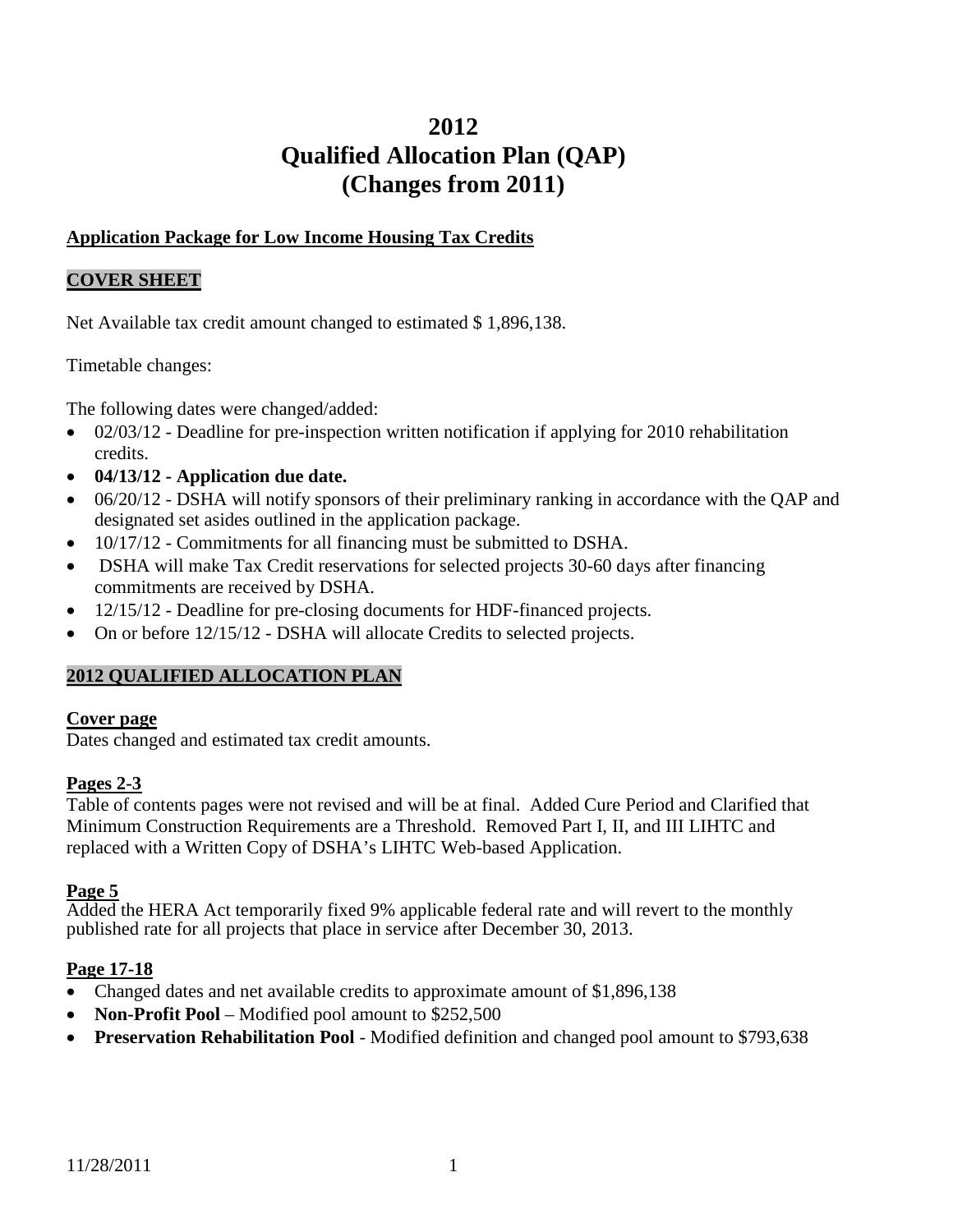- Further defined Preservation that properties that were placed in service on or before December 31, 1990 – would receive 2 points;
- Clarified that demolition/new construction of subsidized units were included under the definition of Subsidized.
- Clarified Preservation projects must meet the definition of substantial rehabilitation or that imminent expiration of affordability controls within two (2) years "of application submission".

- **New Housing Creation Pool** pool amount is \$600,000.
- Clarified the New Housing Creation pool and what types of properties meet the definition of either conversion or new construction.
- Clarified all projects that meet the definition of New Housing Creation shall be non-elderly unless 50% of elderly units are subsidized.

# **Page 22**

- Added a clarification to the opening sentence to make sure all applicants are responsible for meeting all applicable terms and definitions in the application submitted.
- Conversion definition was clarified/corrected to include non-residential use to residential use, completely vacant and/or abandoned structures.

# **Page 23**

- Consultant definition was modified to remove the 25% developer fee requirement and additional language was added for the consultant agreement terms, roles and other conditions.
- **Developer Fee** the limits were raised to 12% and 9% for identity of interest developers, the maximum fee amount of \$1,000,000 did not change, except when a rental subsidy reserve is established from additional deferred developer fee to serve Extremely Low Income residents. The contingency additional developer fee was removed. Clarified that relocation operating deficit reserves was also a cost that must be deducted when calculating the developer fee.

# **Page 25**

- **Development Team –** Added general contractors as part of the Development Team (when general contractor is chosen at application).
- **Eligible State Basis Boost** added that eligible basis boost could be used for assisting extremely low income households.

# **Page 26**

- **Eligible Basis Limitations –** updated amounts as of 1/1/11.
- **Families in Poverty –** updated newest amounts.

# **Page 28**

- **New Housing Creation** updated definition to include HOPE VI or Choice Neighborhood applications.
- **Preservation/Rehabilitation –** Revised definition page to match preservation pool definitions.
- **Social Services** Removed frequency of social services to be provided at least 4 times a year to a minimum of 24 hours annually. Revised the description of narrative to: the services to be provided Applicants must submit a narrative describing the services to be provided, a curriculum for any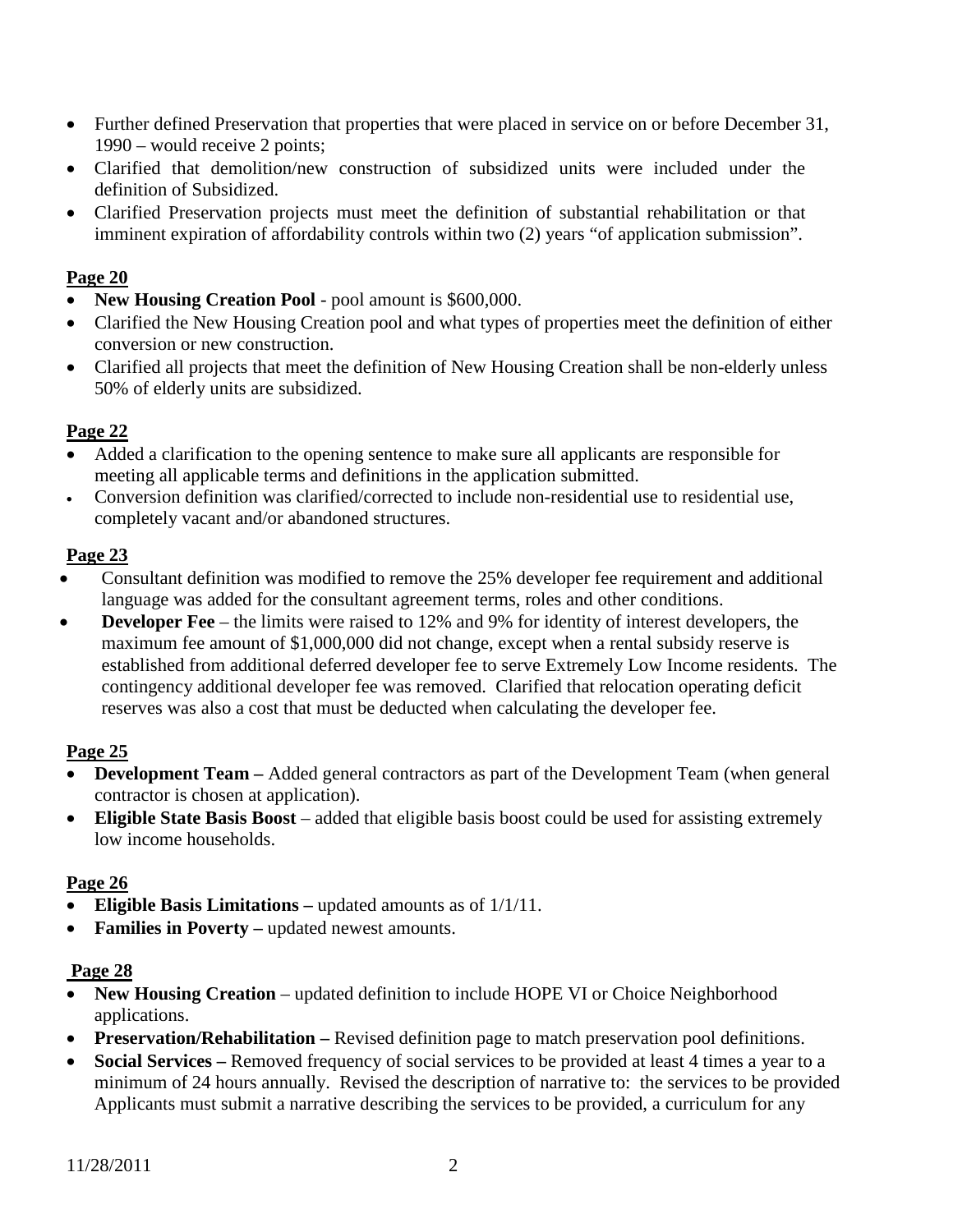classes, description of why the services are appropriate for the population, how the services will be publicized and marketed, and expected outcomes and benefits. The services must be distinct to qualify for the points – for example a series of financial literacy classes, even on different topics such as budgeting or housing counseling, would count as one financial literacy class. The services can be provided on-site or off-site. If services are provided off-site, a memorandum of understanding (MOU) with the off-site service provider (i.e., senior center, service center, etc) must be submitted with the application. The MOU must stipulate a transportation plan for regularly scheduled trips to the facility and classes, a schedule of classes, attendance proof and record keeping, as well as the narrative described above. Clarified that applicants can propose social services in writing for approval prior to application deadline.

# **Page 31**

• **Substandard Housing** – Revised definition to include public housing. Clarified that subsidized housing includes, demolition/new construction of subsidized units are eligible as subsidized housing, if the subsidy contract remains intact, and at least 75% of the subsidized units are to be replaced and meet the substantial rehabilitation threshold.

#### **Page 32**

• **Substantial Rehabilitation –** added that HUD public housing program qualifies for substantial rehabilitation for projects that are removing units for accessibility purposes or adding a community center, at least 75% of the original unit configuration must be maintained.

#### **Page 32**

- **DSHA Threshold Requirements** added that all applicants must meet all applicable definitions and terms within the QAP and related documents for threshold purposes.
- •

# **Page 36**

• Local and Community Notice – Removed requirement from threshold requirements and notice requirements.

#### **Page 39**

• **Minimum Construction Requirements –** Revised from paragraph requirement under Financial Feasibility and moved requirement to number 11 for threshold requirements.

#### **Page 40**

• **Minimum Point Score** – due to additional ranking categories, the minimum score was revised to 70 points.

#### **Page 41-42**

- **Increase in Compliance Period** Increased points to six and provided owner to chose compliance periods and no opt-out periods during the extended use period in an effort to maintain affordability for as long as possible.
- **Developments Serving the Lowest Income Tenants –** the ranking categories of Additional New Units for Families in Poverty, Market Rate/Mixed Income and Developments Serving the Lowest Income Tenants have been combined in an effort to target multiple income levels at lower incomes. A maximum of 20 points at multiple income levels is permitted.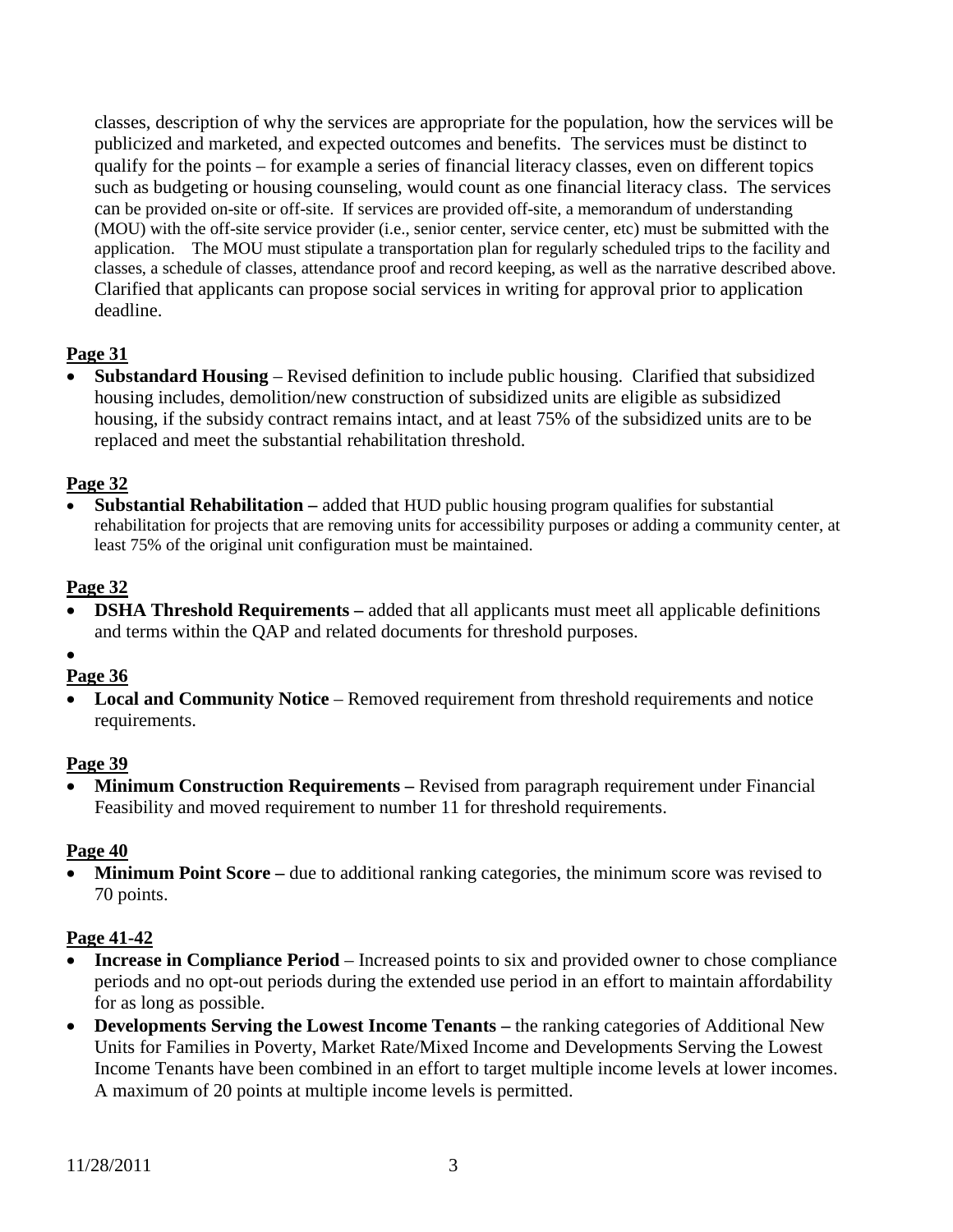# **Page 41-42**

• **Per Unit Cost Reductions** – Revised calculation based on new HUD 221(d)(3) limits effective 01/01/11 and clarified are limits utilized under the HOME program.

# **Page 45**

• **Leveraging of Non-DSHA Administered Resources –** clarified ranking category and definition of what funds consist of leveraging of permanent funding sources. Increased the points to 20 and added new percentages levels for leveraging.

# **Page 46**

• **Promoting Balanced Housing Opportunities** – Added new ranking category for developments that that are located in non-impacted areas of the state which contain little or no affordable housing. A link to the applicable maps was made available.

# **Page 47**

- **Preservation** Defined further the placed in service year for two points on or before December 31, 1990.
- **Rural Development USDA/Other Federal Rental Subsidy Clarified that demolition/new** construction units that have not been in service for at least one year are also eligible for the points in this category (i.e. Section 811, public housing)**.**

# **Page 48**

• **Extremely Low Income –** Added a new category to encourage developments to provide a ownerfinanced rental subsidy for new units (subsidized developments are not eligible).

# **Page 49**

• **Capacity of Development and Management Team** – Revised language that if a consultant's experience is being utilized to qualify for points, a signed agreement and/or contract must be included in the application.

# **Page 50**

• **Provision of Social Services** – Removed frequency of social services to be provided at least 4 times a year to a minimum of 24 hours annually. Revised the description of narrative to: the services to be provided Applicants must submit a narrative describing the services to be provided, a curriculum for any classes, description of why the services are appropriate for the population, how the services will be publicized and marketed, and expected outcomes and benefits. The services must be distinct to qualify for the points – for example a series of financial literacy classes, even on different topics such as budgeting or housing counseling, would count as one financial literacy class. The services can be provided on-site or off-site. If services are provided off-site, a memorandum of understanding (MOU) with the off-site service provider (i.e., senior center, service center, etc) must be submitted with the application. The MOU must stipulate a transportation plan for regularly scheduled trips to the facility and classes, a schedule of classes, attendance proof and record keeping, as well as the narrative described above. Clarified that applicants can propose social services in writing for approval prior to application deadline.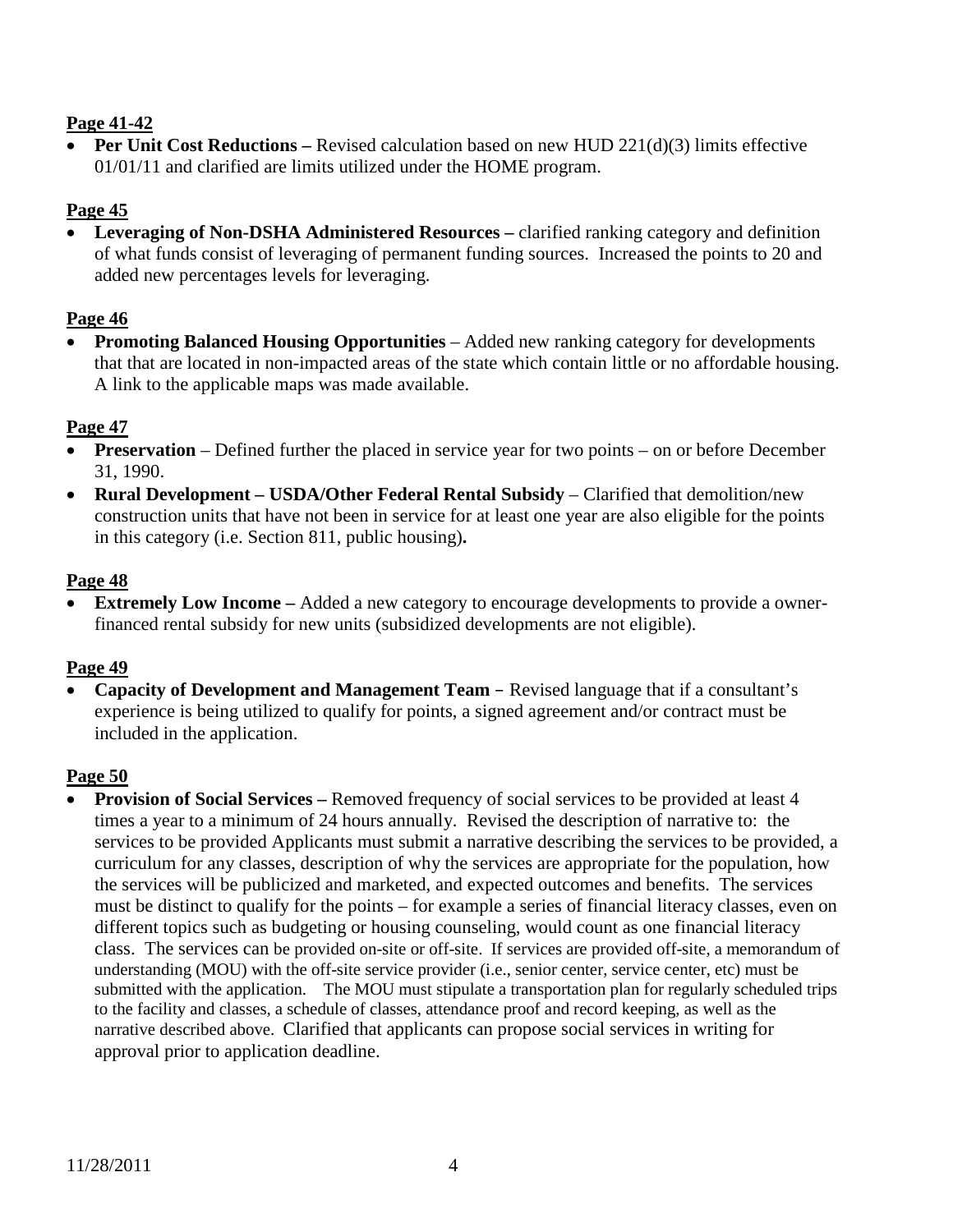• **Sites and Neighborhood Standards** – Removed Access to Transit portion of category and reduced points to 12. Clarified the Access to Service radius for each county.

# **Page 52-53**

• **Access to Transit** – Created new category up to 5 points for developments that include amenities and facilities to accommodate current, planned or possible fixed route transit service. To be successful in the category, developers are strongly encouraged to consult with Delaware Transit Corporation through an executed MOA for Transit Friendly, Transit Accessible and Transit Ready areas that are developed for the development. A link to access Transit maps are made available.

# **Page 54-55**

• **Development and Unit Amenities –** Additional examples were added and clarified.

#### **Page 56**

• **Community Outreach –** The notice points were removed and the points reduced to 2 for developments that hold a community meeting within sixty days of application.

#### **Page 58**

• **Application Process** - LIHTC application due date changed to April 13, 2012. Reduced the number of applications to one complete written copy with original signatures and one electronic CD application.

#### **Page 59**

• **Cure Period** – added a new 48 hour cure period from the time of DSHA notification to cure defects with their application and added policy requirements.

# **Page 60**

• **Freedom of Information** – revised and updated per recent State law and DSHA policy and added an e-mail contact for requests.

#### **Page 61-62**

- **Review and Selection Process -** Clarified that the cost certification penalty fee cannot be paid from project operations.
- Clarified how unused credits and return credits are re-allocated due to a withdrawal or disqualification of a higher ranked project and provided language for new timetable new allocated projects.

#### **Page 55**

- **Placed- in-service date**  Revised dates for meeting the 10% test as an eligibility requirement for 2012 LIHTC applications. Changed 2011 dates to read as "2012". Changed the word reservation to allocation. Clarified the 10% test date language.
- Added the HERA Act temporarily fixed 9% applicable federal rate and will revert to the monthly published rate for all projects that place in service after December 30, 2013.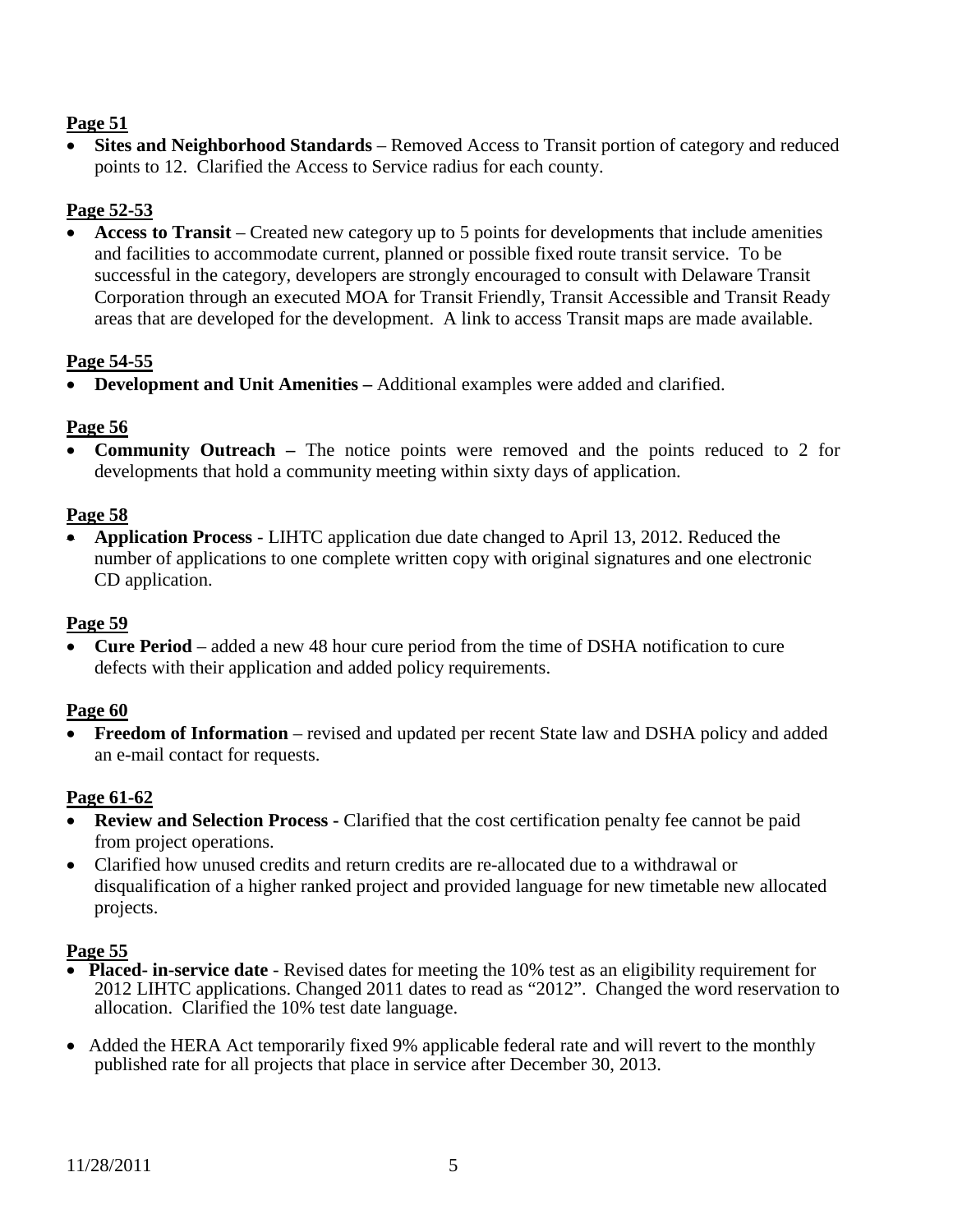- **Compliance Monitoring Procedures –** added that owners cannot refuse to rent to any State of Delaware rental assistance program**.**
- Revised the contact person from Alice Davis to Tricia Conley.

#### **Page 74**

• **Program Approval** - Changed approval date, newspaper ad dates, public hearing date and location.

#### **Page 67 & 68**

Revised the minimum points to 70 for tax-exempt bond projects.

# **ATTACHMENTS TO THE QUALIFIED ALLOCATION PLAN**

The Attachments to the QAP were re-formatted for efficiency and improved arrangement.

#### **Page 3**

- Added new General Requirements and Overhead and Profit criteria for General Contractors selected at application or selected after allocation.
- Revised Developer Fee amounts as defined in the QAP. Removed the additional Developer Fee contingency calculation.

#### **Page 4**

• **Equity Factor** – set at 85 cents gross.

• Added the HERA Act temporarily fixed 9% applicable federal rate that will revert to the monthly published rate for all projects that place in service after December 30, 2013.

#### **Page 5**

• **Operating Expense Per Unit** – Revised per unit range.

#### **Page 7**

• **Difficult Development Areas** – Removed Sussex County as a DDA.

#### **Page 9**

• Revised page to include Promoting Fair Housing Choices, Access to Transit State Strategies for Policies and Spending maps and links to DSHA website.

# **Page 10**

• **Eligible Basis Limits -** Changed to reflect 2010 HUD 221(d) (3) limits (most current).

# **Page 11-20**

The Exhibit/Attachment checklist was revised and the order of Exhibits was changed to reflect the order of the QAP, from threshold requirements, ranking items, construction information and financing information. New Exhibits were also added to reflect new requirements.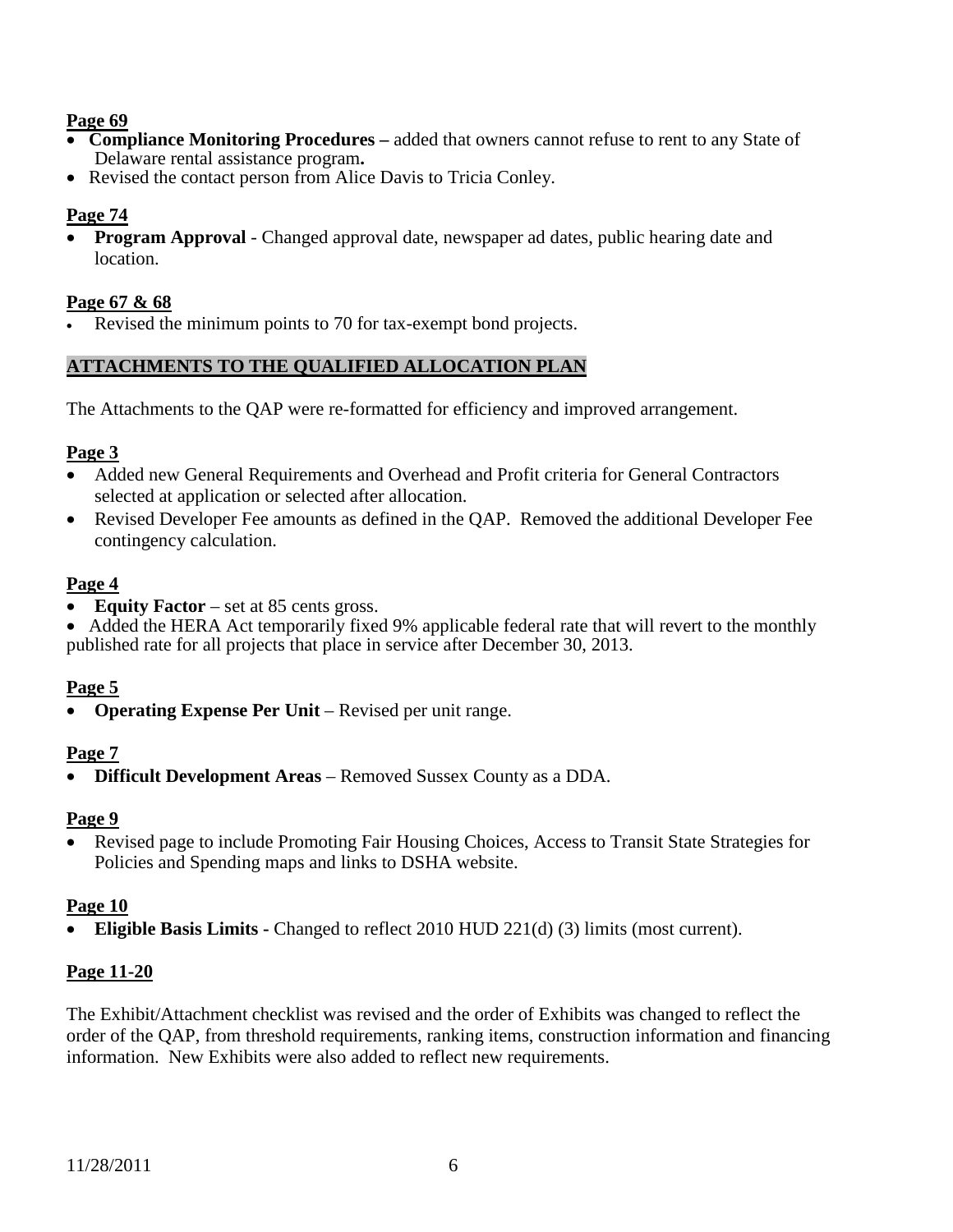- **One complete copy of the LIHTC Web-based application must appear as the first part of the written application.**
- **Exhibit 4 – Joint Venture or Consultant Agreement –** Clarified that Consultant Agreement should be included in this Exhibit.
- **Exhibit 8 –** Clarified that audited Financial Statements for each Principal Owner, Developer or General Partner are required.

# **Page 12**

- **Exhibit 9 – Resumes of Development –** Should include the General Contractor, if chosen at application. If a joint venture general contractor, joint venture agreement must be included.
- **Exhibit 13 – Local Community Notice –** Exhibit was removed.

# **Page 14**

- **Exhibit 19 – Increase in Compliance Period –** Documentation of compliance and non-opt out period during extended use period.
- **Exhibit 21 – Development Serving Lowest Income –** Documentation of resident income levels chosen.
- **Exhibit 23 – Fair Housing and ADA units –** Exhibit was separated from Amenities and Energy.

# **Page 15**

- **Exhibit 26 – Details of Leveraging –** Removed if claiming points for leveraging additional net equity, a detailed commitment letter must be submitted as the definition of leverage of permanent sources was revised.
- **Exhibit 27 – Promoting Fair Housing Opportunities -** Documentation of address of property and 2010 census tract number. DSHA will make final determination if property is located in a nonimpacted area.
- **Exhibit 29 – Preservation/Rehabilitation** Revised exhibit documentation to match definition.
- **Exhibit 33 – Social Services –** Revised exhibit documentation to match definition.

# **Page 17**

- **Exhibit 34 – Access to Transit –** Documentation for new ranking category including a Memorandum of Agreement between the owner/sponsor and Delaware Transit Corporation (DTC) that includes all improvements, amenities, accommodations to be made, cost of improvements and responsibilities agreed upon by DTC. All information and documentation required under the QAP for Transit Friendly, Transit Accessible and Transit Ready.
- **Exhibit 35 and 36 – Amenities and Energy Efficiencies -** Exhibits were separated from Fair Housing and ADA Units into separate Exhibits.
- **Exhibit 38 – Community Outreach** Notification exhibits were removed.

# **Page 18**

• **Exhibit 40** – **Improvements -** Re-assigned Rehabilitation Checklist and Environmental Checklists to this Exhibit.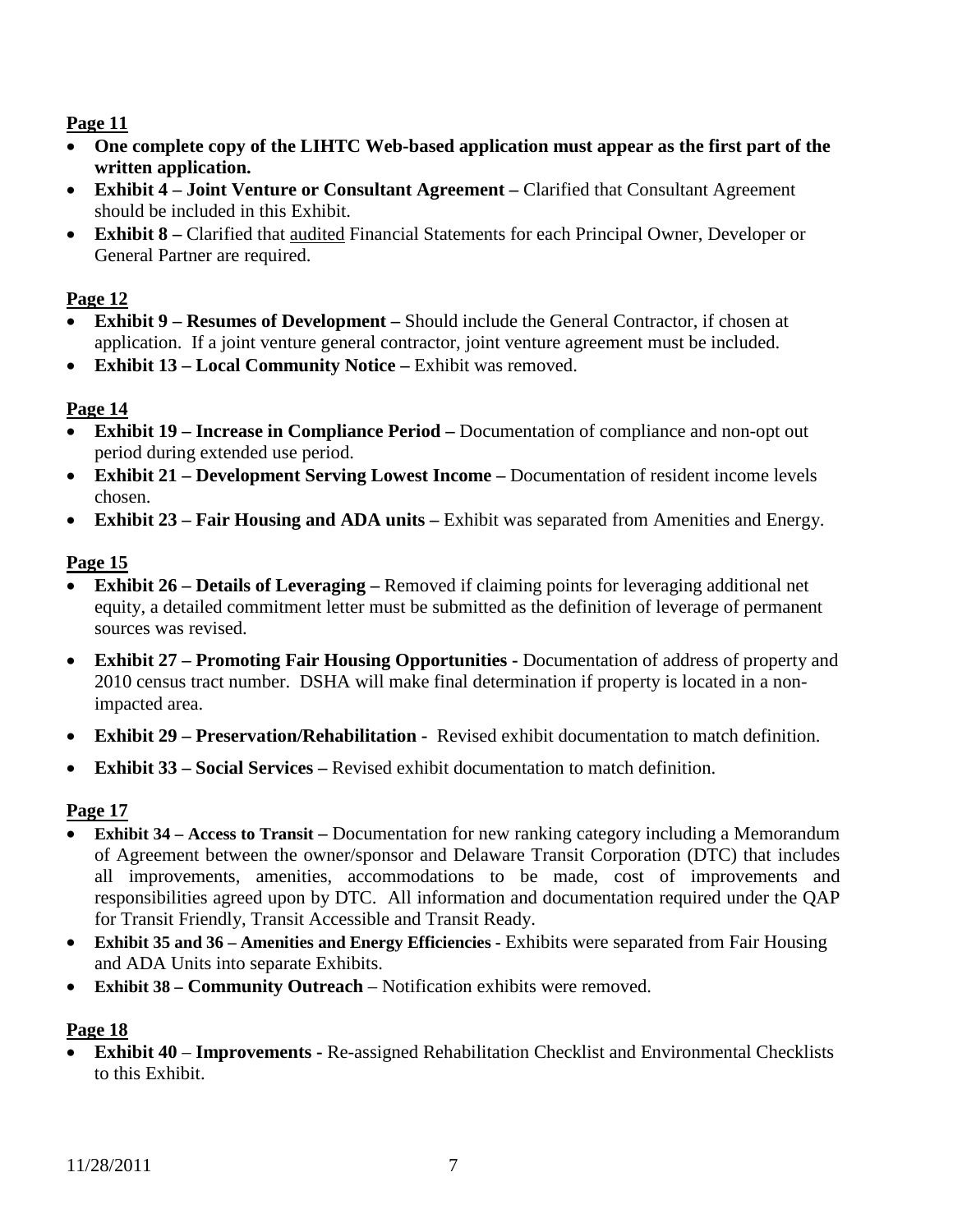# **Page 18-20**

- **Exhibit 49 - Details of Debt Financing** changed due date for financing commitments to 10/17/12. Clarified that sponsors must provided letters that construction and permanent requests were made.
- **Exhibit 51 - Details of Equity Financing –** Removed if claiming points for leveraging additional net equity, a detailed commitment letter must be submitted as the definition of leverage of permanent sources was revised.
- **Post Documents** noted documents that will be required after an allocation is made, but will not be included as Exhibits to the application.

# **Page 21-23**

• **Market Study Guidelines** – Added new certification for market study analyst.

# **Page 27-48**

- **Attachment 10 Minimum Construction Requirements** Document was reformatted for easy reference.
- **Page 27-30 – Definitions of State and Federal Standards –** A useful list of State and Federal design standards and/or building codes to determine which standards shall apply to their development.

#### **Page 30-32**

- **General Requirements**  Energy, and Architect Certification No changes were made.
- **General Contractor Requirements** Revised requirements for General Contractors who chose between two options for bidding process either at application or after allocation.

#### **Page 33**

• **Landscaping** – Clarified that condenser units must be provided with poured concrete pads.

# **Page 34**

• **Common Areas –** Revised to include install concrete filled bollards to protect walls of enclosure.

# **Page 37-39**

- **Appliances**  Clarified that ovens should utilize U.L. listed code compliant connectors for gas stoves. **No** glass cooktops allowed.
- **Plumbing** Existing sanitary lines shall be video traced to determine viability for the rehabilitation.
- **Fire Suppression –** Clarified sprinklers systems are required, however, scattered sites will be determined on a case by case basis.

#### **Page 41-47**

• Rehabilitation Checklist – reformatted

#### **Page 48**

• Environmental Checklist – reformatted